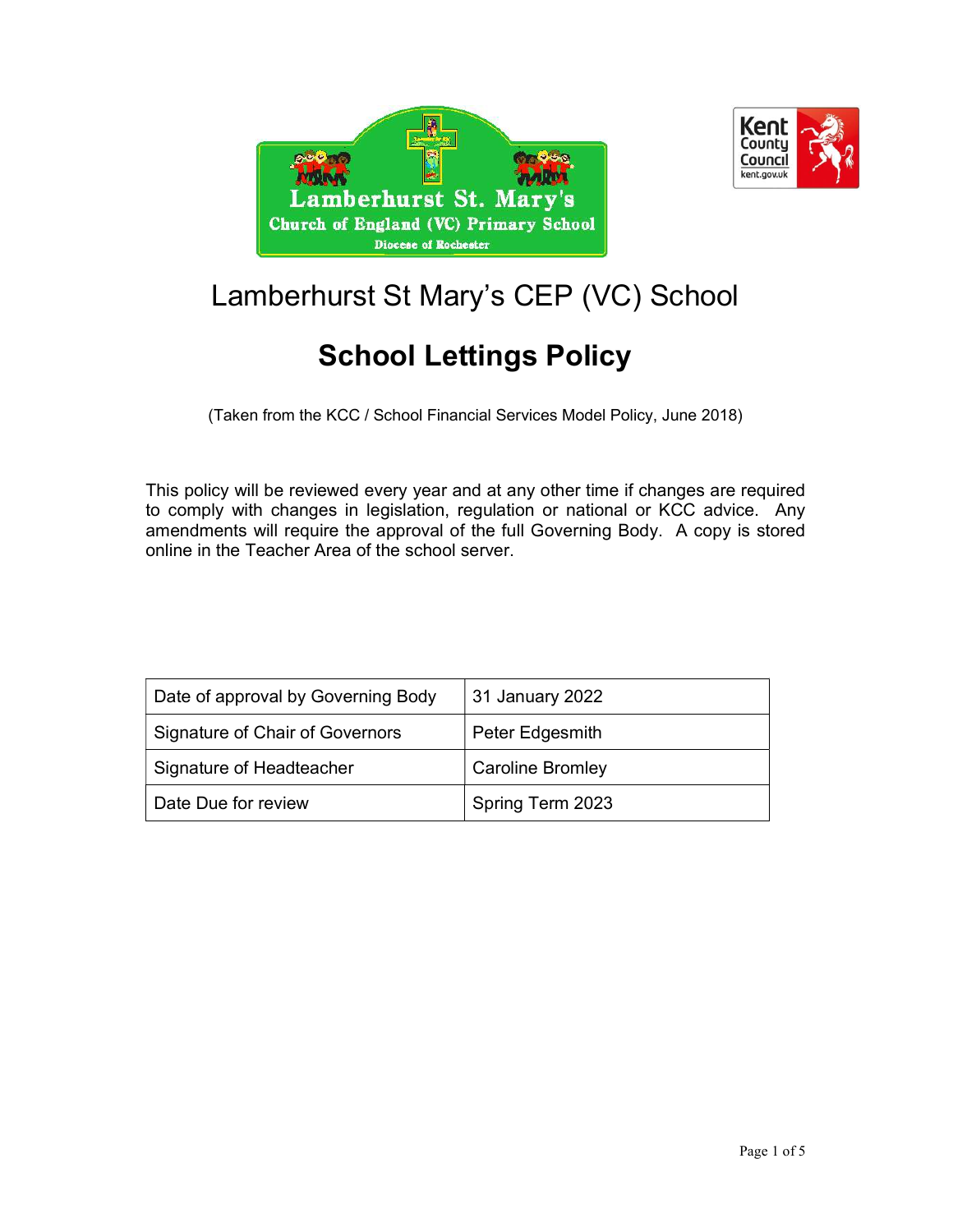### Philosophy:

The school buildings are considered a community asset. Provided there is no interruption to school use of the premises, part of the school buildings and grounds may be let to outside bodies in order to:

- Raise income for the school
- Better integrate the school into the local community
- Familiarise individuals with the school, who may become pupils or their parents
- Satisfy some of the needs of local individuals, groups and organisations
- Increase the use of facilities that are under used by the school.

#### Implementation:

Bookings are made through the school office, as authorised by the Headteacher, and confirmed in writing.

- School and PTA activities have priority
- No bookings are confirmed more than 4 months in advance although provisional bookings may be made at any time.
- Outline charges are set by the Headteacher/Governors and reviewed annually, currently set at £10 per hour.
- Specific charges are set at the time of the agreement.
- The VAT liability of the letting is determined at the time of the agreement.
- Payment is in advance for single lettings.
- Payment is in instalments for a series of sports facilities lettings that comply with VAT exemption regulations.
- The school office diary, Headteacher's diary and 'Clubs Timetable' records all school, PTA and outside use of the premises and grounds.
- The agreement should be updated and reviewed at least annually.
- The minimum hire period will be 2 hours. The school reserves the right to require a deposit over and above the hiring charge, as surety against damage to the premises, including equipment or the premises being left in an unacceptable condition incurring additional cost for cleaning, caretaking or other expenses.
- Payment will be required at the time of a booking by cash or cheque via school invoice.

Users sign an agreement that covers:

- Terms and conditions relating to type of and length of use
- Cancellation
- Damage
- **Insurance**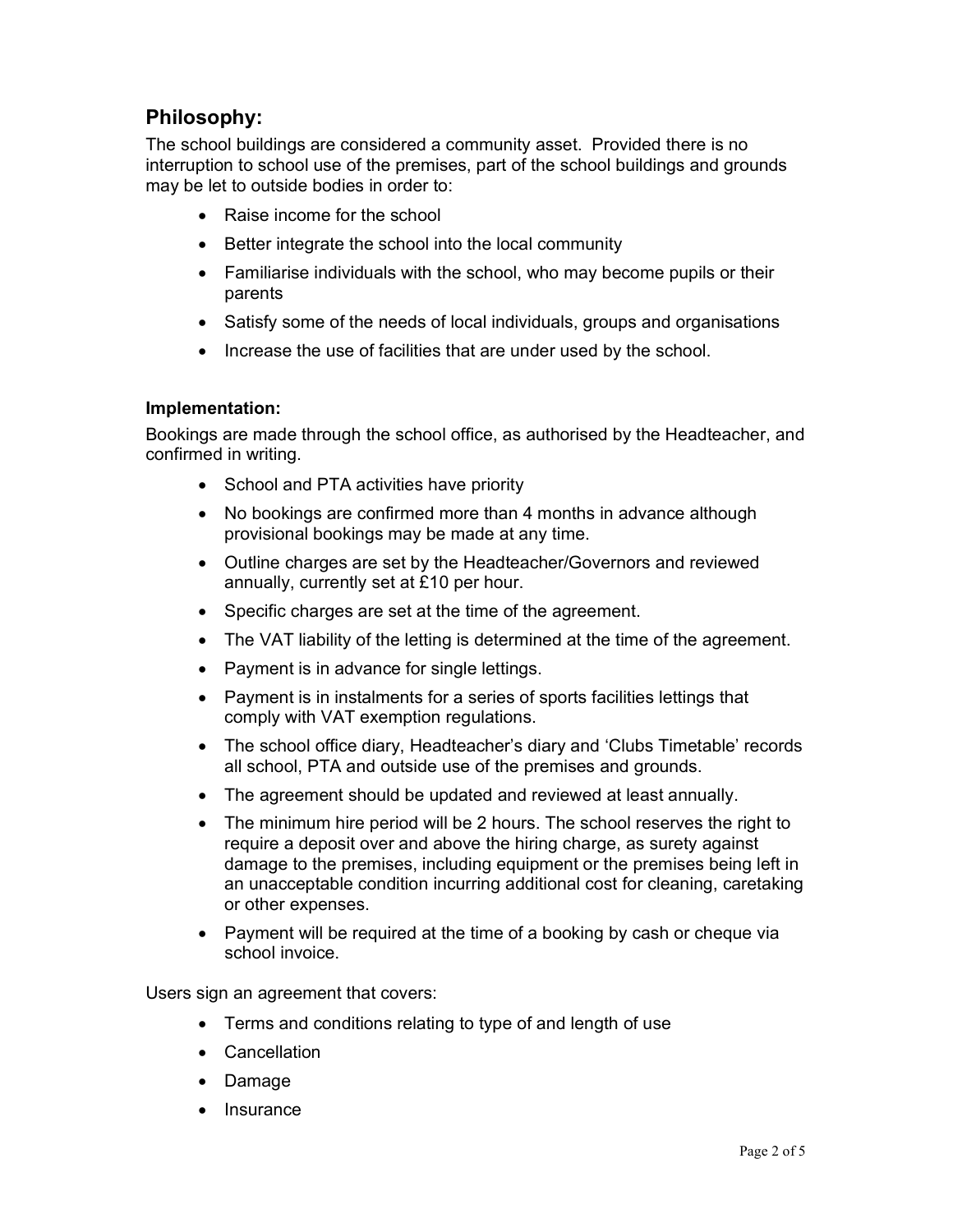- Charging
- Restrictions on use
- Licensing for the sale of alcohol, or public performances
- Parking

#### Roles and Responsibilities:

- The Governing Body recognises that it would be impossible for them to personally vet every applicant or organisation which wishes to make use of the school premises. However careful consideration is given to all enquiries and applications.
- The Governing Body has delegated day to day responsibilities for lettings to the Headteacher. Where appropriate, the Headteacher may delegate all or part of this responsibility to other members of staff, whilst still retaining overall responsibility for the lettings process.
- The PTA Chair and individual teachers are responsible for discussing with the Headteacher well in advance of the events which will use the school premises.
- Opening and closing the school is undertaken by the caretaker or by prior agreement with an authorised member of the staff.
- Supervision during the letting is the responsibility of the user. The user is also responsible for the security of the area of the school being used.
- When a risk assessment is completed by the user of the school, the user must ensure any controls are complied with in relation to the premises or activity or equipment involved.
- Post-letting checks are made by the caretaker and reported to the **Headteacher**
- The Headteacher will ensure that excess wear and tear on the buildings and equipment is avoided and will follow up unsatisfactory lettings to resolve issues.
- Unsatisfactory lettings will result in refusal of future letting requests.

#### Conditions of Use

- All formal hiring of the school premises, including those for which no charge is made, shall be properly documented. All hirers must complete a 'lettings hire agreement' and will receive a copy of the conditions of their hire.
- The premises may not be used for any purpose other than that for which permission has been granted.
- No activity can begin unless a completed letting form has been returned to the school, with payment, and approved by the Headteacher.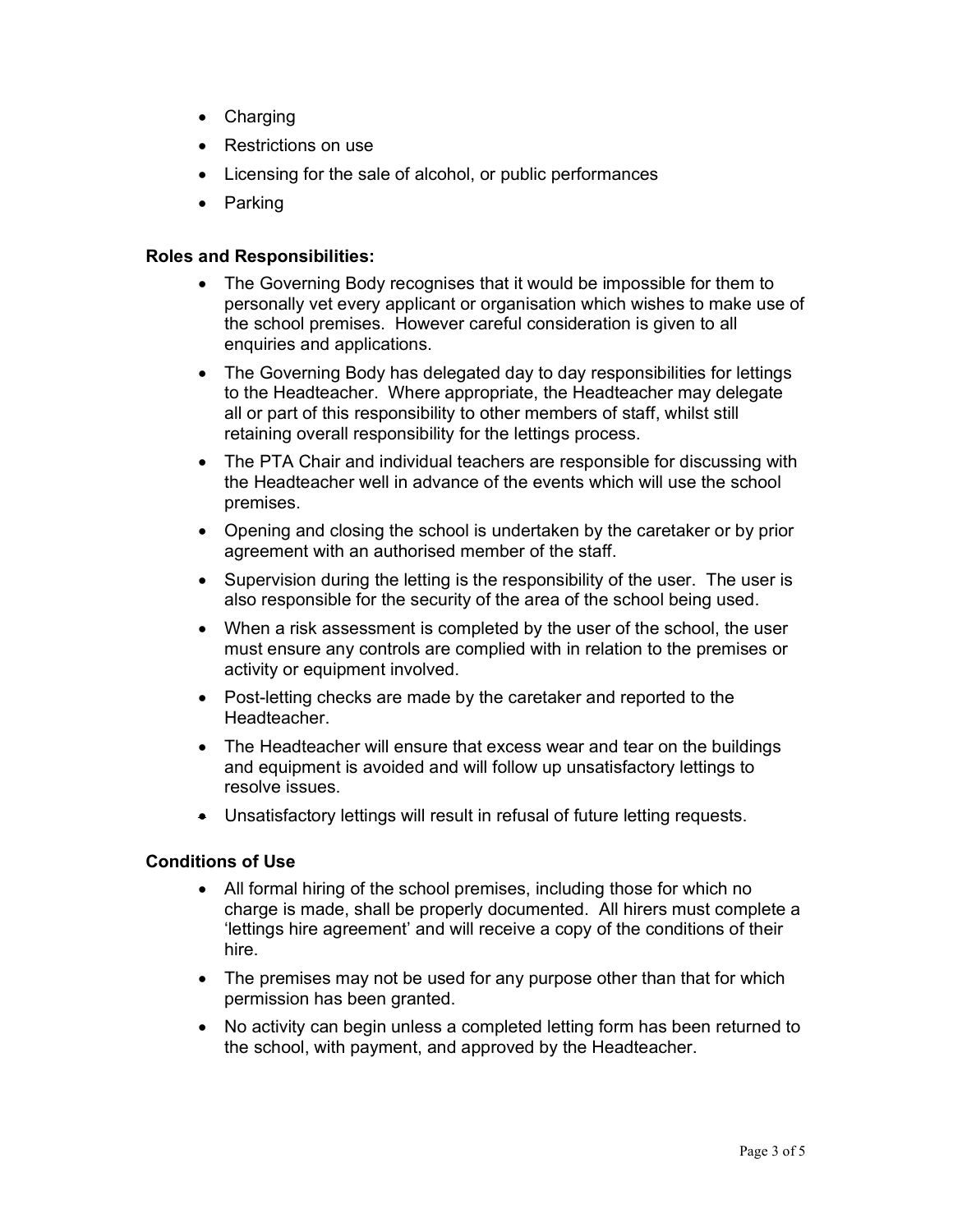- The hirer shall not cause or permit any nuisance or disturbance to other occupants or users at the school or to the occupants of neighbouring properties.
- Hirers must be aware of the appropriate action to take in the event of a fire or other emergency. They must familiarise themselves before the event with all fire exits and extinguishers and how to use them. A nominated person must be responsible for obtaining assistance from the emergency services if required.
- Damage of any kind sustained by the premises, fixtures and fittings, furniture and other chattels therein arising out of or in connection with the hire, shall be made good at the expense of the hirer.
- Hirers are responsible for arranging all public liability insurances and licenses.
- In the case of after school lettings, the person in charge on the day must report to the school office on arrival and sign the 'visitor's book'.
- It is the hirer's responsibility for dealing with all advertising required for the activity being run.
- Information issued to parents must clearly state: start and finish times and collection arrangements.

#### Monitoring & Evaluation:

Lettings will be evaluated to assess the additional income for the school, less the cost of any reasonable wear and tear to the furniture and fabric of the school, made during lets and costs of additional heating and caretaker's payments. Lettings may be refused if it is not deemed cost effective for the school.